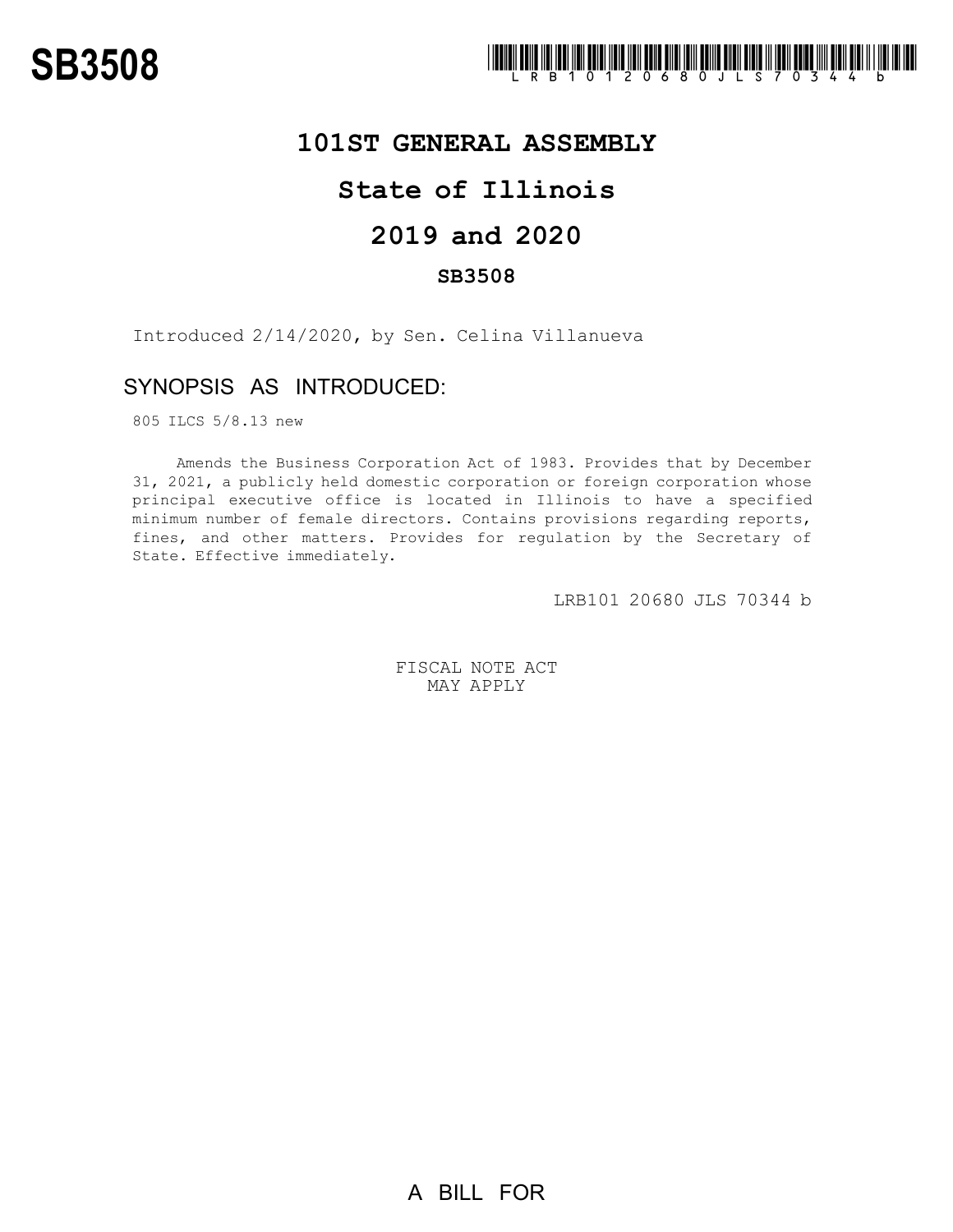AN ACT concerning business. 1

**Be it enacted by the People of the State of Illinois, represented in the General Assembly:** 2 3

- Section 5. The Business Corporation Act of 1983 is amended by adding Section 8.13 as follows: 4 5
- (805 ILCS 5/8.13 new) 6
- Sec. 8.13. Female directors required. 7
- (a) No later than December 31, 2021, a publicly held domestic corporation or foreign corporation whose principal executive offices, according to the corporation's SEC 10-K form, are located in Illinois shall have a minimum of one female director on its board. A corporation may increase the number of directors on its board to comply with this Section. (b) No later than the close of the 2023 calendar year, a publicly held domestic corporation or foreign corporation whose principal executive offices, according to the corporation's SEC 10-K form, are located in Illinois shall comply with the following: (1) If its number of directors is 6 or more, the corporation shall have a minimum of 3 female directors. (2) If its number of directors is 5, the corporation shall have a minimum of 2 female directors. 8 9 10 11 12 13 14 15 16 17 18 19 20 21 22
- (3) If its number of directors is 4 or fewer, the 23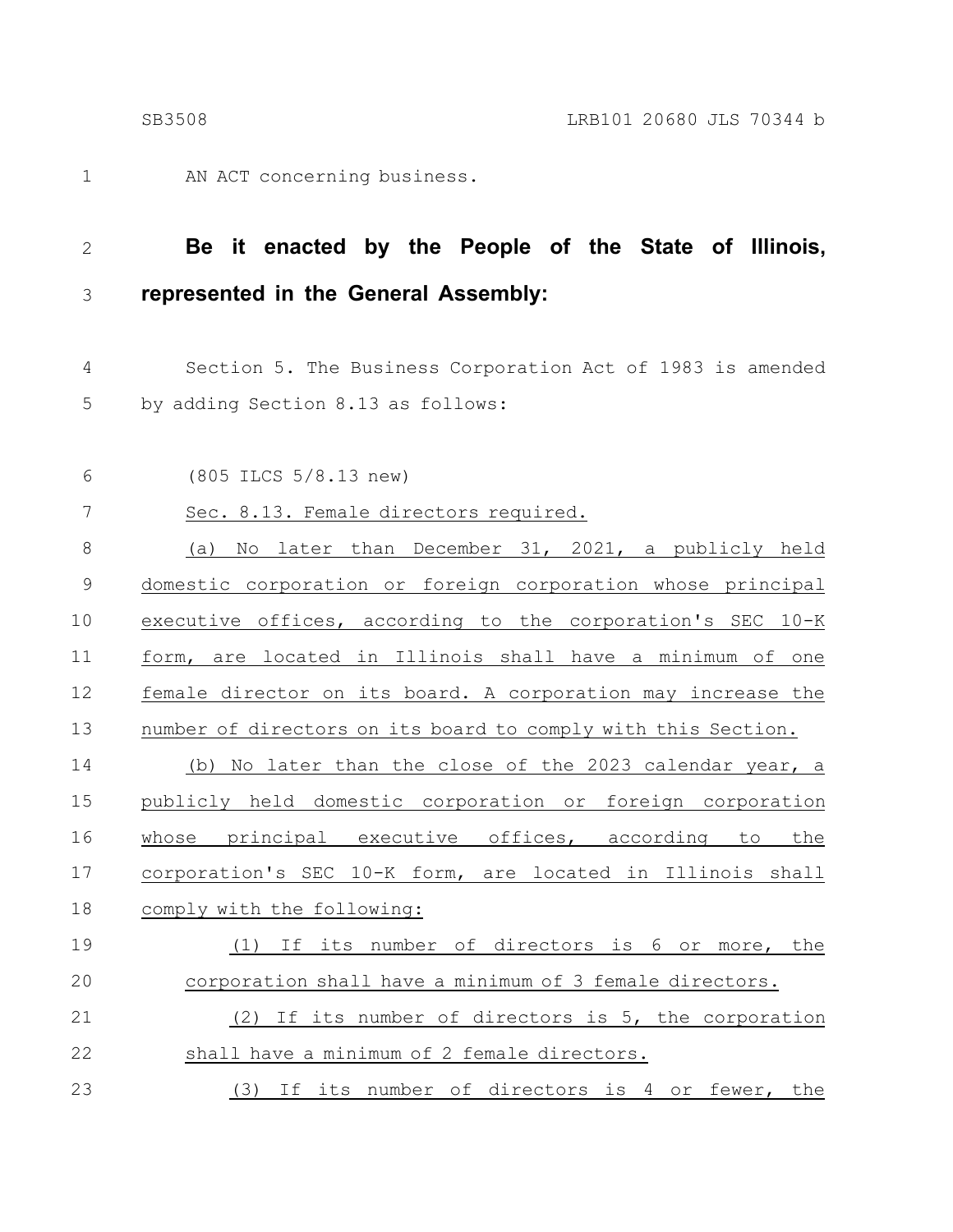| $\mathbf 1$  | corporation shall have a minimum of one female director.        |
|--------------|-----------------------------------------------------------------|
| $\mathbf{2}$ | (c) No later than July 1, 2022, and annually thereafter the     |
| 3            | Secretary of State shall publish a report on its Internet       |
| 4            | website documenting the number of domestic corporations and     |
| 5            | foreign corporations whose principal executive offices,         |
| 6            | according to the corporation's SEC 10-K form, are located in    |
| 7            | Illinois and who have at least one female director.             |
| 8            | (d) (1) The Secretary of State may adopt rules to implement     |
| $\mathsf 9$  | this Section. The Secretary of State may impose civil penalties |
| 10           | for violations of this Section as follows:                      |
| 11           | (A) For failure to timely file board member information         |
| 12           | with the Secretary of State pursuant to a rule adopted          |
| 13           | pursuant to this subparagraph, the amount of \$100,000.         |
| 14           | (B) For a first violation of this Section, the amount           |
| 15           | of \$100,000.                                                   |
| 16           | (C) For a second or subsequent violation, the amount of         |
| 17           | \$300,000.                                                      |
| 18           | (2) For the purposes of this subsection, each director seat     |
| 19           | required by this Section to be held by a female, which is not   |
| 20           | held by a female during at least a portion of a calendar year,  |
| 21           | shall count as a violation.                                     |
| 22           | (3) For purposes of this subsection, a female director          |
| 23           | having held a seat for at least a portion of the year shall not |
| 24           | be a violation.                                                 |
| 25           | (4) Penalties collected pursuant to this Section shall be       |
| 26           | available, upon appropriation, for use by the Secretary of      |